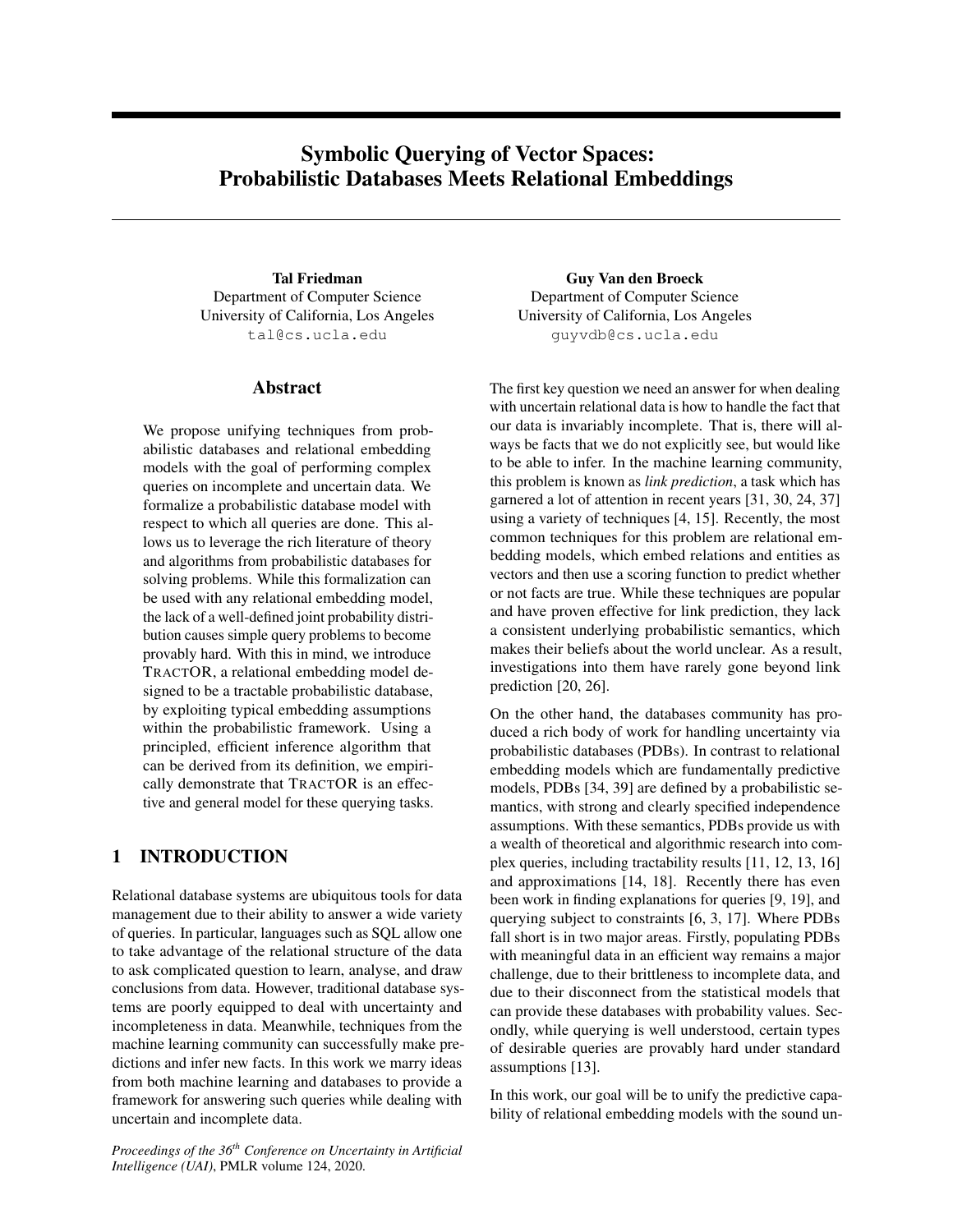derlying probabilistic semantics of probabilistic databases. The central question then becomes how should we do this unification such that we maintain as many of the benefits of each as possible, while finding ways to overcome their limitations. As we will discover in Section 3, this is not a question with an obvious answer. The straightforward option is to simply convert the relational embedding model's prediction into probabilities, and then use these to populate a probabilistic database. While this does give us a meaningful way to populate a PDB, the resulting model is making some clearly problematic independence assumptions, and moreover still struggles with making certain queries tractable.

At its core, the reason this straightforward solution is ineffective is as follows: while both PDBs and relational embedding models make simplifying assumptions, these assumptions are not being taken into account *jointly*. Each is treating the other as a black box. To overcome this, we incorporate the factorization assumption made by many relational embedding models [41, 30] directly into our probabilistic database. The resulting model, which we call TRACTOR, thus takes advantages of the benefits of both: it can efficiently and accurately predict missing facts, but it also provides a probabilistic semantics which we can use for complex probabilistic reasoning. Due to its factorization properties, TRACTOR can even provide efficient reasoning where it was previously difficult in a standard PDB.

The rest of the paper is organized as follows. Section 2 provides the required technical background on PDBs and their associated queries. In Section 3 we discuss using (tuple-independent) PDBs as the technical framework for relational embedding models, as well as giving a brief formalization and discussion of challenges. Then, in Section 4 we introduce TRACTOR, a relational embedding model designed around PDBs to allow for a large range of efficient queries. Section 5 provides an empirical evaluation of TRACTOR . Finally, Section 6 gives a broad discussion on related work along with ties to future work.

## 2 PROBABILISTIC DATABASES

We now provide the necessary technical background on probabilistic databases, which will serve as the foundation for our probabilistic semantics and formalism for queries, as well as the underlying inspiration for TRACTOR.

## 2.1 RELATIONAL LOGIC AND DATABASES

We begin with necessary background from *function-free finite-domain* first-order logic. An atom  $R(x_1, x_2, ..., x_n)$ consists of a predicate  $R$  of arity  $n$ , together with  $n$  arguments. These arguments can either be *constants* or *variables*. A *ground atom* is an atom that contains no variables. A *formula* is a series of atoms combined with conjunctions ( $\wedge$ ) or disjunctions ( $\vee$ ), and with quantifiers  $\forall$ ,  $\exists$ . A *substitution* Q[ $x/t$ ] replaces all occurrences of x by t in a formula Q.

A relational *vocabulary*  $\sigma$  is composed of a set of predicates R and a domain D. Using the *Herbrand semantics* [21], the *Herbrand base* of  $\sigma$  is the set of all ground atoms possible given  $R$  and  $D$ . A  $\sigma$ -interpretation  $\omega$  is then an assignment of truth values to every element of the Herbrand base of  $\sigma$ . We say that  $\omega$  is a *model* of a formula Q whenever  $\omega$  satisfies Q. This is denoted by  $\omega \models Q$ .

Under the standard model-theoretic view [1], a relational database for a vocabulary  $\sigma$  is a  $\sigma$ -interpretation  $\omega$ . In words: a relational database is a series of relations, each of which corresponds to a predicate. These are made up by a series of rows, also called *tuples*, each of which corresponds to a ground atom being true. Any atom not appearing as a row in the relation is considered to be *false*, following the closed-world assumption [32]. Figure 1 shows an example database.

## 2.2 PROBABILISTIC DATABASES

To incorporate uncertainty into relational databases, *probabilistic databases* assign each tuple a probability [34, 39].

Definition 1. A *(tuple-independent) probabilistic database* (PDB)  $P$  for a vocabulary  $\sigma$  is a finite set of tuples of the form  $\langle t : p \rangle$  where t is a  $\sigma$ -atom and  $p \in [0, 1]$ . Furthermore, each t can appear at most once.

Given such a collection of tuples and their probabilities, we are now going to define a *distribution* over relational databases. The semantics of this distribution are given by treating each tuple as an independent random variable.

**Definition 2.** A PDB  $P$  for vocabulary  $\sigma$  induces a probability distribution over  $\sigma$ -interpretations  $\omega$ :

$$
P_{\mathcal{P}}(\omega) = \prod_{t \in \omega} P_{\mathcal{P}}(t) \prod_{t \notin \omega} (1 - P_{\mathcal{P}}(t))
$$
  
where 
$$
P_{\mathcal{P}}(t) = \begin{cases} p & \text{if } \langle t : p \rangle \in \mathcal{P} \\ 0 & \text{otherwise} \end{cases}
$$

Each tuple is treated as an independent Bernoulli random variable, so the probability of a relational database instance is given as a simple product, based on which tuples are or are not included in the instance.

## 2.3 PROBABILISTIC QUERIES

Much as in relational databases, in probabilistic databases we are interested in answering queries – the difference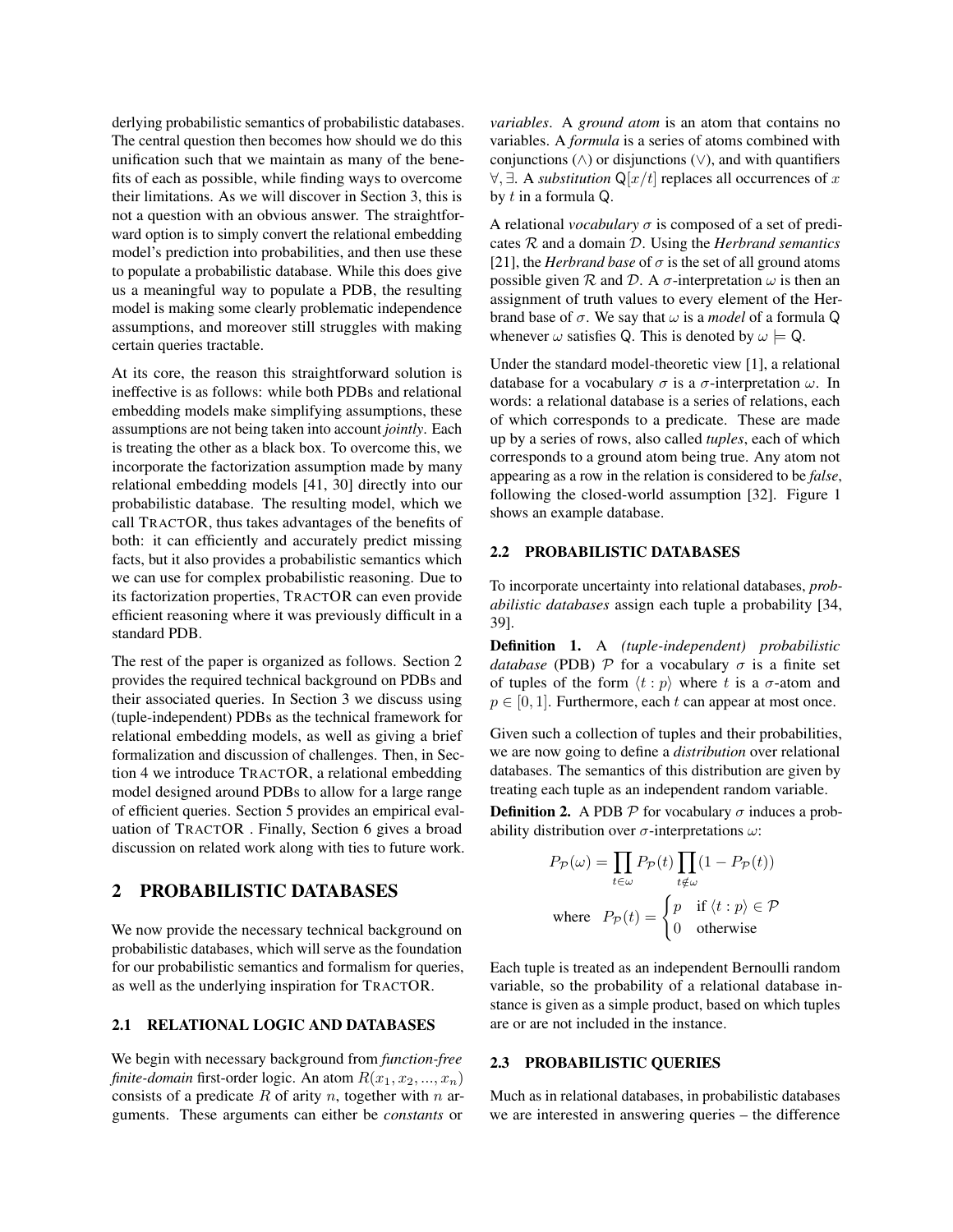| <b>Scientist</b>                 | CoAuthor                            |
|----------------------------------|-------------------------------------|
| Einstein<br>Erdős<br>von Neumann | Einstein Erdős<br>Erdős von Neumann |

Figure 1: Example relational database. Notice that the first row of the right table corresponds to the atom CoAuthor(Einstein, Erdős).

| Scientist                                           |                   |                                           | CoAuthor                 | Рr         |
|-----------------------------------------------------|-------------------|-------------------------------------------|--------------------------|------------|
| Einstein<br>Erdős<br>von Neumann 0.9<br>Shakespeare | 0.8<br>0.8<br>0.2 | Einstein<br>Erdős<br>von Neumann Einstein | Erdős<br>von Neumann 0.9 | 0.8<br>0.5 |

Figure 2: Example probabilistic database. Tuples are now of the form  $\langle t : p \rangle$  where p is the probability of the tuple  $t$  being present. These tuples are assumed to be independent, so the probability both Einstein and Erdős are scientists is  $0.8 \cdot 0.8 = 0.64$ .

being that we are now interested in probabilities over queries. In particular, we study the theory of queries that are fully quantified and with no free variables or cosntants, also known as fully quantified *Boolean queries* – we will see later how other queries can be reduced to this form. On a relational database, this corresponds to a fully quantified query that has an answer of True or False.

For example, on the database given in Figure 1, we might ask if there is a scientist who is a coauthor:

$$
Q_1 = \exists x. \exists y. S(x) \land CoA(x, y)
$$

Which there clearly is, by taking  $x$  to be Einstein and  $y$ to be Erdős. If we instead asked this query of the PDB in Figure 2, we would be computing the probability by summing over the worlds in which the query is true:

$$
P_{\mathcal{P}}(\mathsf{Q}_1) = \sum_{\omega \models \mathsf{Q}_1} P_{\mathcal{P}}(\omega)
$$

Queries of this form that are a conjunction of atoms are called *conjunctive queries*. They are commonly shortened as:

$$
Q_1 = S(x), CoA(x, y).
$$

A disjunction of conjunctive queries is known as a *union of conjunctive queries* (UCQ). While they capture a rather complex set of queries, the algorithmic landscape of UCQs is remarkably well understood.

Theorem 1. *Dalvi and Suciu [13] Let* Q *be a UCQ and* P *be a tuple-independent probabilistic database. Then the query* Q *is either:*

- Safe:  $P_{\mathcal{P}}(Q)$  *can be computed in time polynomial in* |P| *for all probabilistic databases* P *using the standard lifted inference algorithm (see Section 2.3.2);*
- Unsafe: *Computing*  $P_{\mathcal{P}}(Q)$  *is a #P-hard problem.*

*Furthermore, we can efficiently determine whether* Q *is safe or unsafe.*

In much of the literature of probabilistic databases [34, 13], as well as throughout this paper, UCQs (and consequently conjunctive queries) are the primary query object studied.

## 2.3.1 Reduction to Fully Quantified Boolean **Oueries**

In general, one is not always interested in computing fully quantified queries. For example, in Section 5 one of the queries we are interested in computing will be of the form

$$
\exists x, y. R(A, x) \land S(x, y) \land T(y, B) \tag{1}
$$

For relations  $R, S, T$  and constants  $A, B$ . To convert this query to a fully quantified one, we need to *shatter* the query [39]. In this case, we replace the binary relation  $R(A, x)$  by the unary query  $R_A(x)$ , where  $\forall x. R_A(x) =$  $R(A, x)$ . A similar procedure for T gives us the following query:

$$
H_0 = \exists x, y. R_A(x) \land S(x, y) \land T_B(y) \tag{2}
$$

This is now a fully quantified query, and is also a simple example of an unsafe query. That is, for an arbitrary probabilistic database  $P$  we cannot compute  $P_{\mathcal{P}}(Q)$  in time polynomial in  $|\mathcal{P}|$  given our current independence and complexity assumptions.

#### 2.3.2 Efficient Query Evaluation

In addition to providing an underlying probabilistic semantics, one of the motivations for exploring probabilistic databases as the formalism for relational embedding models was to be able to evaluate complex queries efficiently. Algorithm 1 does this in polynomial time for all safe queries. We now explain the steps in further detail.

We begin with the assumption that Q has been processed to not contain any constant symbols, and that all variables appear in the same order in repeated predicate occurrences in Q. This can be done efficiently [13].

*Step 0* covers the base case where Q is simply a tuple, so it looks it up in P. *Step 1* attempts to rewrite the UCQ into a conjunction of UCQs to find decomposable parts. For example, the UCQ  $(R(x) \wedge S(y, z)) \vee (S(x, y) \wedge T(x))$  can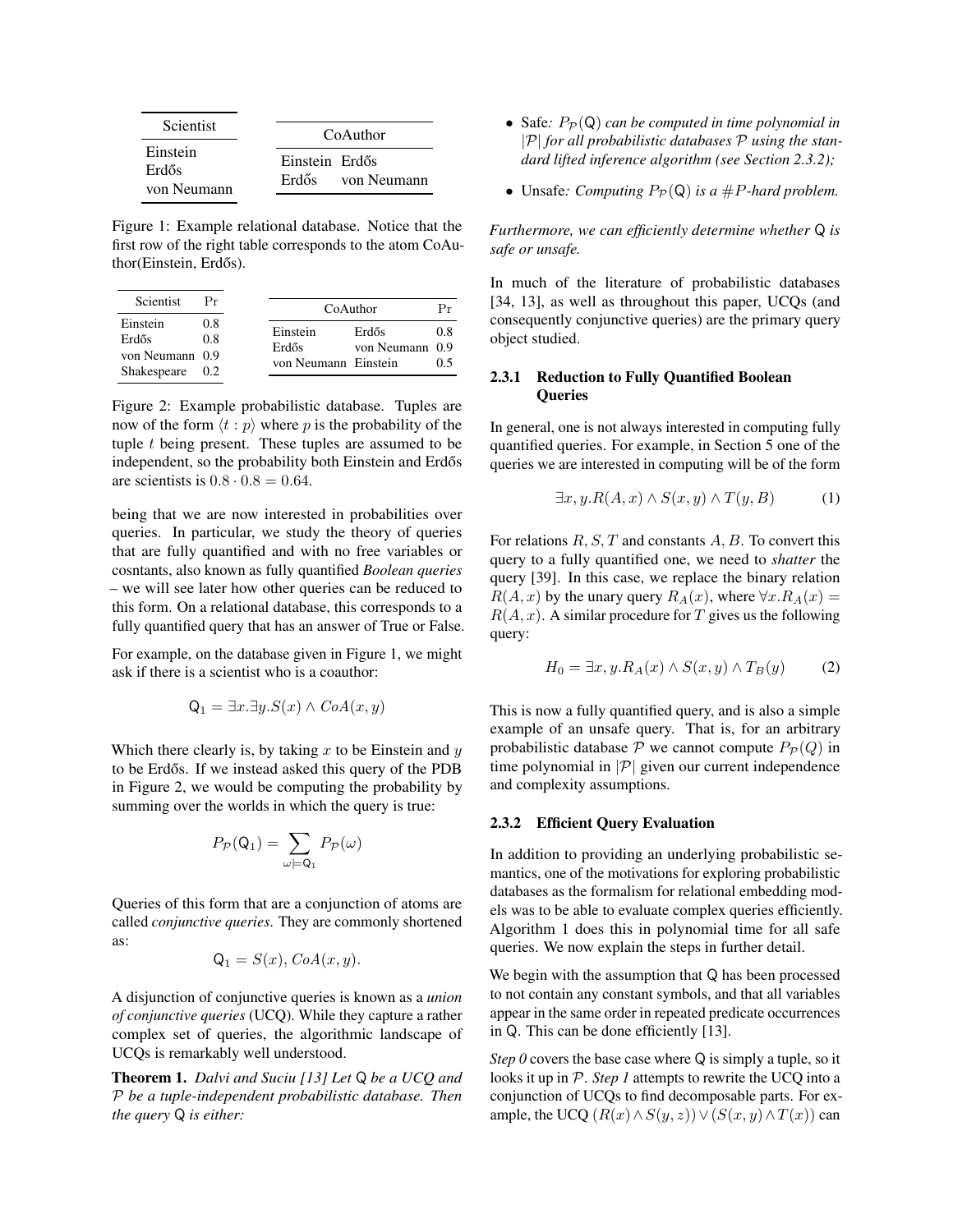Algorithm 1 Lift<sup>R</sup>( $Q, P$ ), abbreviated by  $L(Q)$ 

**Require:** UCQ Q, prob. database  $\mathcal{P}$  with constants  $T$ . **Ensure:** The probability  $P_{\mathcal{P}}(Q)$ 

- 1: Step 0 *Base of Recursion*
- 2: **if**  $Q$  is a single ground atom  $t$
- 3: **if**  $\langle t : p \rangle \in \mathcal{P}$  return p else return 0
- 4: Step 1 *Rewriting of Query*
- 5: Convert Q to conjunction of UCQ:  $Q_0 = Q_1 \wedge$  $\cdots \wedge Q_m$
- 6: Step 2 *Decomposable Conjunction*
- 7: if  $m > 1$  and  $Q_ \wedge = Q_1 \wedge Q_2$  where  $Q_1 \perp Q_2$
- 8: **return**  $L(Q_1) \cdot L(Q_2)$
- 9: Step 3 *Inclusion-Exclusion*

10: if 
$$
m > 1
$$
 but  $Q_{\wedge}$  has no independent  $Q_i$ 

- 11: *(Do Cancellations First)*
- 12: **return**  $\sum_{s \subseteq [m]} (-1)^{|s|+1} \cdot \mathbf{L} (\bigvee_{i \in s} \mathsf{Q}_i)$
- 13: Step 4 *Decomposable Disjunction*

14: if 
$$
Q = Q_1 \vee Q_2
$$
 where  $Q_1 \perp Q_2$ 

15: **return**  $1 - (1 - L(Q_1)) \cdot (1 - L(Q_2))$ 

16: Step 5 *Decomposable Existential Quantifier*

17: if Q has a *separator variable* x

18: **return** 
$$
1 - \prod_{c \in T} (1 - \mathbf{L}(\mathbf{Q}[x/c]))
$$

19: Step 6 *Fail* (the query is #P-hard)

be written as the conjunction of  $(R(x))\vee (S(x, y)\wedge T(x))$ and  $(S(y, z)) \vee (S(x, y) \wedge T(x))$ . When multiple conjuncts are found this way, there are two options. If they are symbolically independent (share no symbols, denoted  $\perp$ ), then *Step 2* applies independence and recurses. Otherwise, *Step 3* recurses using the inclusion-exclusion principle, performing cancellations first to maintain efficiency [13]. If there is only a single UCQ after rewriting, *Step 4* tries to split it into independent parts, applying independence and recursing if anything is found.

Next, *Step 5* searches for a *separator* variable, one which appears in every atom in Q. If  $x$  is a separator variable for  $Q$ , and  $a, b$  are different constants in the domain of x, this means that  $Q[x/a]$  and  $Q[x/b]$  are independent. This independence is again recursively exploited. Finally, if *Step 6* is reached, then the algorithm has failed and the query provably cannot be computed efficiently [13], under standard complexity assumptions.

## 3 RELATIONAL EMBEDDINGS AS PROBABILISTIC DATABASES

We now tackle the primary goal of this work: to use probabilistic databases as the formalism for doing probabilistic reasoning with relational embeddings. We begin with

| $R(x, y)$ Score |        |            | $R(x, y)$ Pr |      |
|-----------------|--------|------------|--------------|------|
| $A$ $B$         | $-0.6$ | $\implies$ | A B          | 0.35 |
| $B\ C$          | 0.2    |            | $B \, C$     | 0.55 |
| A C             | 2.3    |            | $A \, C$     | 0.91 |

Figure 3: An example of mapping a relational embedding to a probabilistic database using the sigmoid function.

some background.

## 3.1 RELATIONAL EMBEDDING MODELS

Suppose we have a knowledge base  $K$  consisting of triples  $(h_i, R_i, t_i)$ , denoting a head entity, relation, and tail entity (equivalently  $R_i(h_i, t_i)$  in probabilistic database notation). Relational embedding models aim to learn continuous representations for both entities and relations, which together can be used to predict the presence of a triple. More formally:

**Definition 3.** Suppose we have a knowledge base  $K$  consisting of triples  $(h_i, R_i, t_i)$ , with entities  $\mathcal E$  and relations R. Then a *relational embedding model* consists of

- Real vectors  $v_R, v_e$  for all relations  $R \in \mathcal{R}$  and entities  $e \in \mathcal{E}$
- A scoring function  $f(v_h, v_R, v_t) \rightarrow \mathbb{R}$  which induces a ranking over triples

In general, these vectors may need to be reshaped into matrices or tensors before the scoring function can be applied. Table 1 gives some examples of models with the form their vector representations take, as well as their scoring functions.

## 3.2 PROBABILISTIC INTERPRETATIONS OF RELATIONAL EMBEDDINGS

Given a relational embedding model from Definition 3, if we want to give it a clear probabilistic semantics using our knowledge of probabilistic databases from Section 2, we need to find a way to interpret the model as a probability distribution.

The simplest approach is to choose some mapping function  $g : \mathbb{R} \to [0, 1]$  which converts all the scores produced by the model's scoring function into probabilities. This provides us marginal probabilities, but no obvious joint distribution. Again, we can make the simplest choice and interpret these probabilities as being independent. That is, we can construct a probabilistic database where the probabilities are determined using our mapping function. Figure 3 gives an example of such a conversion, using the sigmoid function as the mapping.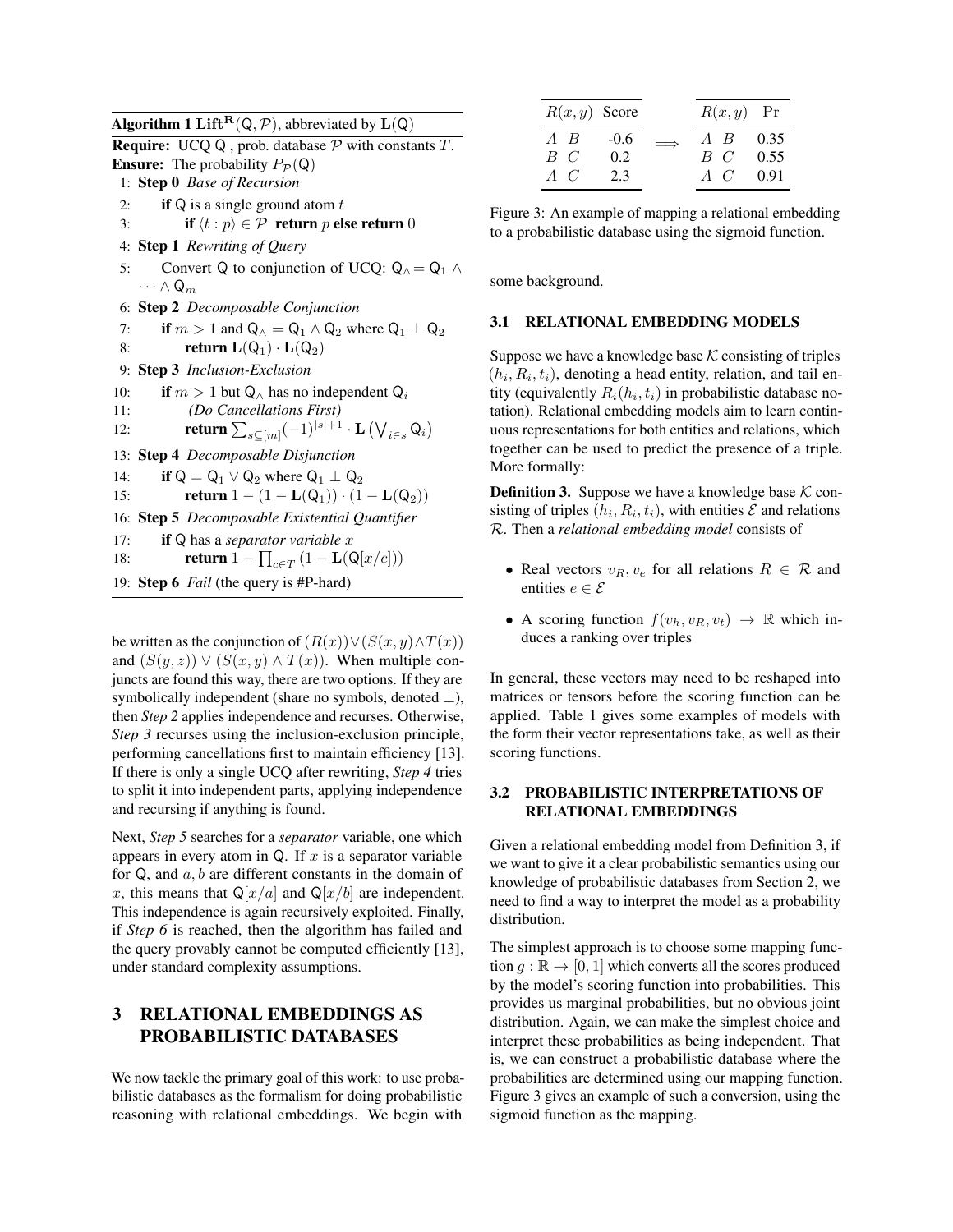| <u>racio il mutulpio reialiciali elliceatuli, secriti, ralieliciis for a allielicits</u> |                             |                                   |                                           |  |
|------------------------------------------------------------------------------------------|-----------------------------|-----------------------------------|-------------------------------------------|--|
| Method                                                                                   | <b>Entity Embedding</b>     | <b>Relation Embedding</b>         | Triple Score                              |  |
| TransE $[5]$                                                                             | $v_h, v_t \in \mathbb{R}^d$ | $v_R \in \mathbb{R}^d$            | $  v_h + v_R - v_t  $                     |  |
| DistMult $[41]$                                                                          | $v_h, v_t \in \mathbb{R}^d$ | $v_R \in \mathbb{R}^d$            | $\langle v_h, v_R, v_t \rangle$           |  |
| Rescal [30]                                                                              | $v_h, v_t \in \mathbb{R}^d$ | $v_R \in \mathbb{R}^{d \times d}$ | $v_h^T v_R v_t$                           |  |
| ComplEx $[37]$                                                                           | $v_h, v_t \in \mathbb{C}^d$ | $v_R \in \mathbb{C}^d$            | $Re(\langle v_h, v_R, \bar{v_t} \rangle)$ |  |

Table 1: Example relational embedding scoring functions for d dimensions

After doing this conversion, we can directly use Algorithm 1 to efficiently evaluate any safe query. This is a step in the right direction, but there are still two big issues here: firstly, as a simplifying assumption this tripleindependence presents potential issues as discussed in Meilicke et al. [28]. For example, suppose we have a relational model containing *Works-In(Alice, London)* and *Lives-In(Alice, London)*: clearly these triples should not be independent. The second issue, which is perhaps even more critical for our purposes, is that even this assumption is not sufficient for all queries to be tractable:

Theorem 2. *Suppose we have a knowledge base* K *with entities* E *and relations* R*. Then, suppose we have a mapping function* g *and a relational embedding model represented by a scoring function* f *which is fully expressive. That is, for any configuration of marginal probabilities*  $P(R(h, t))$  *over all possible triples, there is some assignment of entity and relation vectors such that*  $\forall R, h, t. \; g(f(v_h, v_R, v_t)) = P(R(h, t)).$ 

*Then for any unsafe query*  $Q$ *, evaluating*  $P(Q)$  *is a*  $\#P$ *hard problem.*

## 4 TRACTOR

The main takeaway from Section 3 is that although useful, interpreting relational embedding models as providing marginals for probabilistic databases still has major challenges. While we do now have a probabilistic semantics for our relational embedding model, the fact that we used the model as a black box means that we wind up treating all triples as independent.The resulting expressiveness and tractability limitations motivate the search for a model which will not be treated as a black box by our probabilistic database semantics. Rather than simply having an arbitrary statistical model which fills in our probabilistic database, we would like to actually exploit properties of this statistical model. To put it another way: a fundamental underpinning of relational embedding models such as DistMult [41] or TransE [5] is that they make simplifying assumptions about how entity and relation vectors relate to link prediction. In Section 3, our probabilistic interpretations of these models had no way of knowing about these simplifying assumptions: now we are going to express them in the language of PDBs.

## 4.1 FACTORIZING IN PROBABILISTIC DATABASES

Relational embedding models such as DistMult [41] and ComplEx [37], or indeed any model derived from the canonical Polyadic decomposition [22] are built on an assumption about the way in which the tensor representing all triples factorizes. A similar idea has been used in the context of probabilistic first-order logic, where Boolean matrices representing binary relations are rewritten in terms of unary relations to make inference tractable [38]. We will now apply this technique of rewriting binary relations into unary relations as the basis for our relational embedding model.

Suppose we have a binary relation  $R(x, y)$ , and our model defines a single random variable  $E(x)$  for each entity  $x \in \mathcal{E}$  as well as a random variable  $T(R)$  for relation R. Then we assume that the relation  $R$  decomposes in the following way:

$$
\forall x, y. R(x, y) \iff E(x) \land T(R) \land E(y) \tag{3}
$$

We are assuming that all of the model's newly defined variables in  $E$  and  $T$  are independent random variables, so Equation 3 implies that

$$
P(R(x, y)) = P(E(x)) \cdot P(T(R)) \cdot P(E(y))
$$

Figure 4 gives an example of probabilities for  $E$  and  $T$ , with corresponding probabilities for  $R$  subject to Equation 3. For example, we compute  $P(R(A, B))$  by:

$$
P(R(A, B)) = P(E(A)) \cdot P(T(R)) \cdot P(E(B))
$$
  
= 0.04

To incorporate a relation  $S$ , we would define an additional  $T(S)$  – no new random variable per entity is needed.

There are a few immediate takeaways from the rewrite presented in Equation 3. Firstly, as a result of sharing dependencies in the model, we no longer have that all triples are independent of each other. For example  $R(A, B)$  and  $S(A, C)$  are not independent as they share a dependency on the random variable  $E(A)$ . Secondly, although these tuples are no longer independent (which would normally make query evaluation harder), their connection via new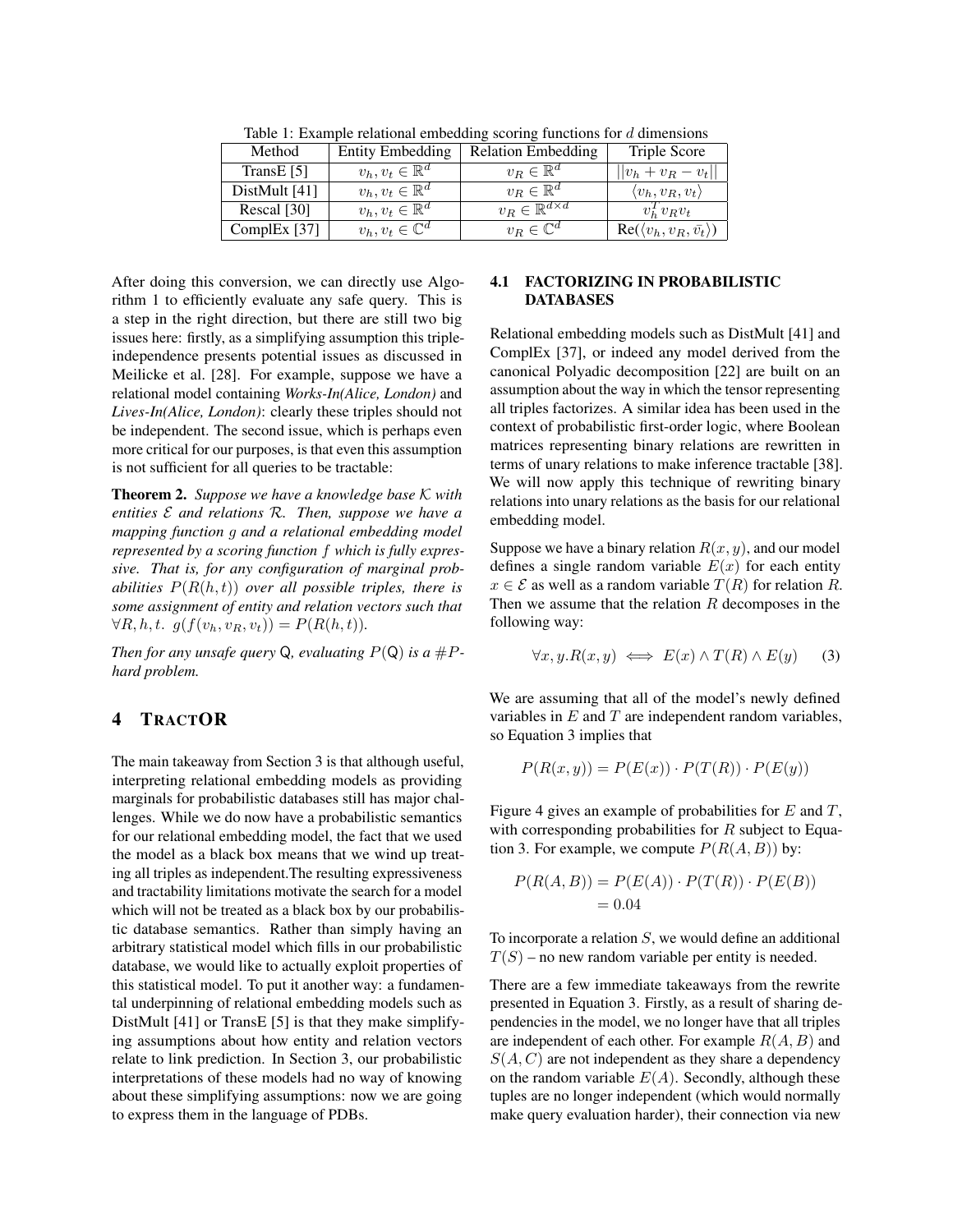| $E(x)$ Pr      |     |        | $R(x, y)$ Pr |      |
|----------------|-----|--------|--------------|------|
| $\overline{A}$ | 0.2 | $T$ Pr | $A$ $B$      | 0.04 |
| B              | 0.4 | R 0.5  | $B$ $C$      | 0.16 |
| $\mathcal{C}$  | 0.8 |        | $A \, C$     | 0.08 |

Figure 4: Example model tables  $E, T_R$  and a few corresponding predictions for R

latent variables  $E, T$  actually helps us. By assuming the latent E, T-tuples to be tuple independent, instead of the non-latent  $R$ ,  $S$ -tuples, we are no longer subject to the querying limitations described by Theorem 2. In fact, *any* UCQ can now be computed efficiently over the relations of interest. This will be proven in Section 4.4, but intuitively binary relations must be involved for Algorithm 1 to get stuck, and our rewrite allows us to avoid this.

Of course, the major drawback is that Equation 3 describes an incredibly simple and inexpressive embedding model – we can only associate a single probability with each entity and relation! We address this next.

## 4.2 MIXTURES & TRACTOR

In a situation such as ours where we have a simple model which is efficient for some task but not expressive, the standard machine learning approach is to employ a mixture model. For example, while tree-shaped graphical models [10] provide efficient learning and inference, they are limited in their expressive capability: so a commonly used alternative is a mixture of such models [27]. Similarly, while Gaussians are limited in their expressiveness, mixture of Gaussian models [36] have found widespread use throughout machine learning. These mixtures can typically approximate any distribution given enough components.

In our case, we will take the model described in Equation 3 as our building block, and use it to create TRAC-TOR.

**Definition 4.** TRACTOR with  $d$  dimensions is a mixture of d models each constructed from Equation 3. That is, it has tables  $T_i, E_i$  analagous to  $T$  and  $E$  above for each element  $i$  of the mixture. Then, for each element  $i$  we have

$$
\forall x, y. R_i(x, y) \iff E_i(x) \land T_i(R) \land E_i(y)
$$

The probability of any query is then given by TRACTOR as the average of the probabilities of the  $d$  mixture components.

Figure 5 gives an example 2-dimensional TRACTOR model, including probabilities for  $E_1, E_2, T_1, T_2$ , and corresponding probabilities for materialized relation R. For example, we compute  $P(R(A, B))$  by:

$$
P(R(A, B)) = \frac{1}{2}(P(E_1(A)) \cdot P(T_1(R)) \cdot P(E_1(B))
$$
  
+  $P(E_2(A)) \cdot P(T_2(R)) \cdot P(E_2(B)))$   
= 0.17

We see that the components of the mixture form what we typically think of as dimensions of the vectors of embeddings. For example, in Figure 5 the embedding of entity A is  $(E_1(A), E_2(A)) = (0.2, 0.6)$ .

## 4.3 EQUIVALENCE TO DISTMULT

The first question we need to ask about TRACTOR is how effective it is for link prediction.

**Theorem 3.** *Suppose we have entity embeddings*  $v_h, v_r \in$  $\mathbb{R}^d$  and relation embedding  $v_R \in \mathbb{R}^d$ . Then TRACTOR *and DistMult will assign identical scores (within a constant factor) to the triple*  $(h, R, t)$  *(equivalently*  $R(h, t)$ *).* 

We already know from Yang et al. [41] that DistMult is effective for link prediction, so TRACTOR must also be.

## 4.3.1 Positive and Negative Weights

While we have seen that the computation used for link prediction in TRACTOR is identical to that of DistMult, there remains a key difference: TRACTOR has a probabilistic semantics, and thus all parameters must be probabilities. One option here is to indeed force all parameters to be positive, and live with any performance loss incurred. Another option is allowing for negative probabilities in  $E, T$ meaning that we can achieve exactly the same link prediction results as DistMult, whose predictive power is well documented [41]. It has been previously shown that probability theory can be consistently extended to negative probabilities [2], and their usefulness has also been documented in the context of probabilistic databases [23, 40]. Furthermore, by adding a simple disjunctive bias term, we can ensure that all fact predictions are indeed positive probabilities. In Section 5 we will explore both options.

#### 4.4 QUERY EVALUATION

Finally, we explore query evaluation for the TRACTOR model. Suppose we have some arbitrary UCQ Q over binary and unary relations, and we would like to compute  $P(Q)$  where all binary relations are given by a TRACTOR model. First, we substitute each binary relation according to Equation 3 using TRACTOR tables  $E$  and  $T$ . What remains is a query  $Q'$  which contains only unary relations.

Theorem 4. Suppose that Q' is a UCQ consisting only *of unary relations. Then*  $Q'$  *is safe.*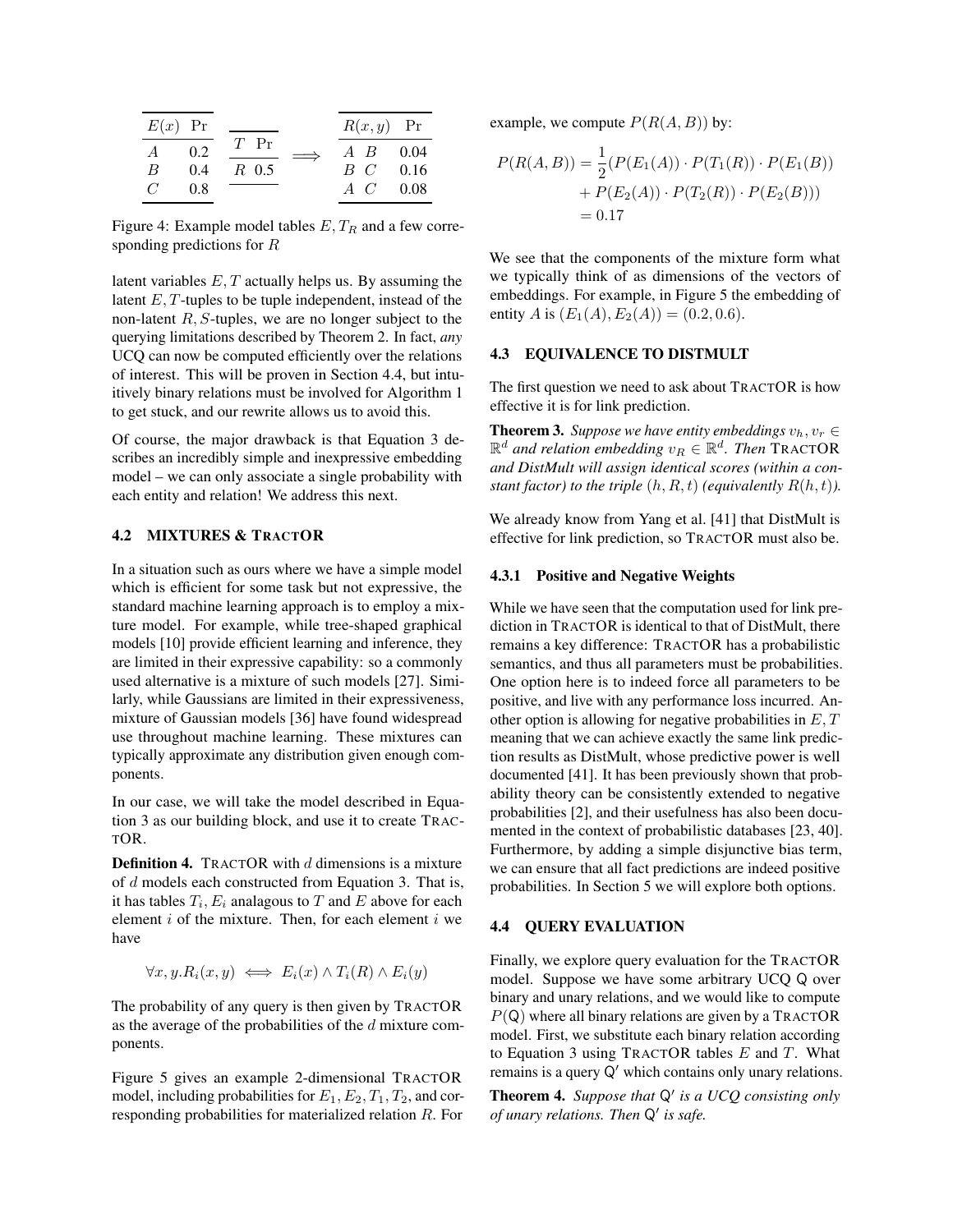|                | $E_1(x)$ Pr |          | $E_2(x)$ Pr |     |                                                | $R(x, y)$ Pr           |  |
|----------------|-------------|----------|-------------|-----|------------------------------------------------|------------------------|--|
| A              | 0.2         | $T_1$ Pr |             |     | $\overline{A}$ 0.6 $\overline{T_2 \text{ Pr}}$ | $A \quad B \quad 0.17$ |  |
| B              | 0.4         | $R$ 0.5  | R           | 0.5 | R <sub>1</sub>                                 | <i>B C</i> 0.13        |  |
| $\overline{C}$ | 0.8         |          |             | 0.2 |                                                | $A \quad C \quad 0.10$ |  |

Figure 5: Example TRACTOR model tables  $E_1, E_2, T_1, T_2$  and a few corresponding predictions for R

*Proof.* We prove this by showing that Algorithm 1 never fails on  $Q'$ . Consider if  $Q'$  cannot be rewritten as a conjunction of UCQs. Then each CQ must contain only a single quantified variable, or else that CQ would contain 2 separate connected components (due to all relations unary). Thus, if we ever reach Step 5 of Algorithm 1, each CQ must have a separator. So  $Q'$  is safe.

 $\Box$ 

## 5 EMPIRICAL EVALUATION

We will now empirically investigate the effectiveness of TRACTOR as a relational embedding model. As discussed in Section 4.3, for the purposes of link prediction TRACTOR actually turns out to be equivalent to DistMult. While it does have certain limitations regarding asymmetric relations, the overall effectiveness of DistMult for link prediction has been well documented [41], so we will not be evaluating TRACTOR on link prediction. Instead, we will focus on evaluating TRACTOR's performance when computing more advanced queries.<sup>1</sup> While training the models we evaluated, we confirmed that training TRAC-TOR and DistMult produced the same embeddings and link prediction performance.

## 5.1 QUERIES & COMPARISON TARGET

As our comparison for evaluation, we will use the graph query embeddings (GQE) [20] framework and evaluation scheme. Fundamentally, GQE differs from TRACTOR in its approach to query prediction. Where TRACTOR is a distribution representing beliefs about the world which can then be queried to produce predictions, GQE treats queries as their own separate prediction task and defines vector operations to specifically be used for conjuctive query prediction. The consequence of this is that where TRACTOR has a single correct way to answer any query (the answer induced by the probability distribution), a method in the style of GQE needs to find a new set of linear algebra tools for each type of query.

In particular, GQE uses geometric transformations as representations for conjunction and existential quantifiers, allowing it to do query prediction via repeated application of these geometric transformations. Hamilton et al. [20]

| Table 2: Example CQs and UCQs |  |  |  |  |
|-------------------------------|--|--|--|--|
|-------------------------------|--|--|--|--|

| $\mathsf{Q}_1(t) =$ | R(A,t)                                                       |
|---------------------|--------------------------------------------------------------|
| $\mathsf{Q}_2(t) =$ | $\exists x.R(A,x)$                                           |
| $\mathsf{Q}_3(t) =$ | $\exists x. R(A,x) \wedge S(x,t)$                            |
| $\mathsf{Q}_4(t) =$ | $\exists x, y. R(A, x) \wedge S(x, y) \wedge T(y, t)$        |
| $\mathsf{Q}_5(t) =$ | $R(A,t) \wedge S(B,t)$                                       |
| $\mathsf{Q}_6(t) =$ | $R(A,t) \wedge S(B,t) \wedge T(C,t)$                         |
| $\mathsf{Q}_7(t) =$ | $\exists x. R(A,x) \wedge S(x,t)$                            |
|                     | $\forall \exists y. R(A, y) \wedge T(y, t)$                  |
| $\mathsf{Q}_8(t) =$ | $\exists x. R(A,x) \wedge S(x,t) \wedge T(B,t)$              |
| $\mathsf{Q}_9(t) =$ | $\exists x. R(A,x) \wedge S(B,x) \wedge T(x,t)$              |
| $Q_{10}(t) =$       | $\exists x_1, y_1.R(A, x_1) \wedge S(x_1, y_1)$              |
|                     | $\vee \exists x_2, y_2.S(x_2,y_2) \wedge T(y_2,t)$           |
| $Q_{11}(t) =$       | $\exists x, y, z \ldotp R(A, x) \land S(x, y) \land T(y, z)$ |

detail further exactly which queries are supported, but put simply it is any conjunctive query that can be represented as a directed acyclic graph with a single sink.

To evaluate these models, the first question is which queries should be tested. We describe a query template as follows:  $R, S, T$  are placeholder relations,  $A, B, C$  placeholder constants,  $x, y, z$  quantified variables, and t is the parameterized variable. That is, the goal of the query is to find the entity  $t$  which best satisfies the query (in our framework gives the highest probability). Table 5.1 gives a series of example template CQs and UCQs. In Figure 6, we categorize each of these query templates based on their hardness under standard probabilistic database semantics, as well as their compatibility with GQE. Notice that TRACTOR can compute all queries in Figure 6 in time linear in the domain size, including queries  $Q_4$ ,  $Q_{11}$ ,  $Q_{10}$ which would be  $\#P$ -hard in a standard tuple-independent probabilistic database. For the sake of comparison, we perform our empirical evaluation using the queries that are also supported by GQE.

#### 5.2 DATASET

For our dataset, we use the same choice in relational data as Hamilton et al. [20]. In that work, two datsets were evaluated on, which were termed bio and reddit respectively. Bio is a dataset consisting of knowledge

 $1$ Code at https://github.com/ucla-starai/pdbmeetskge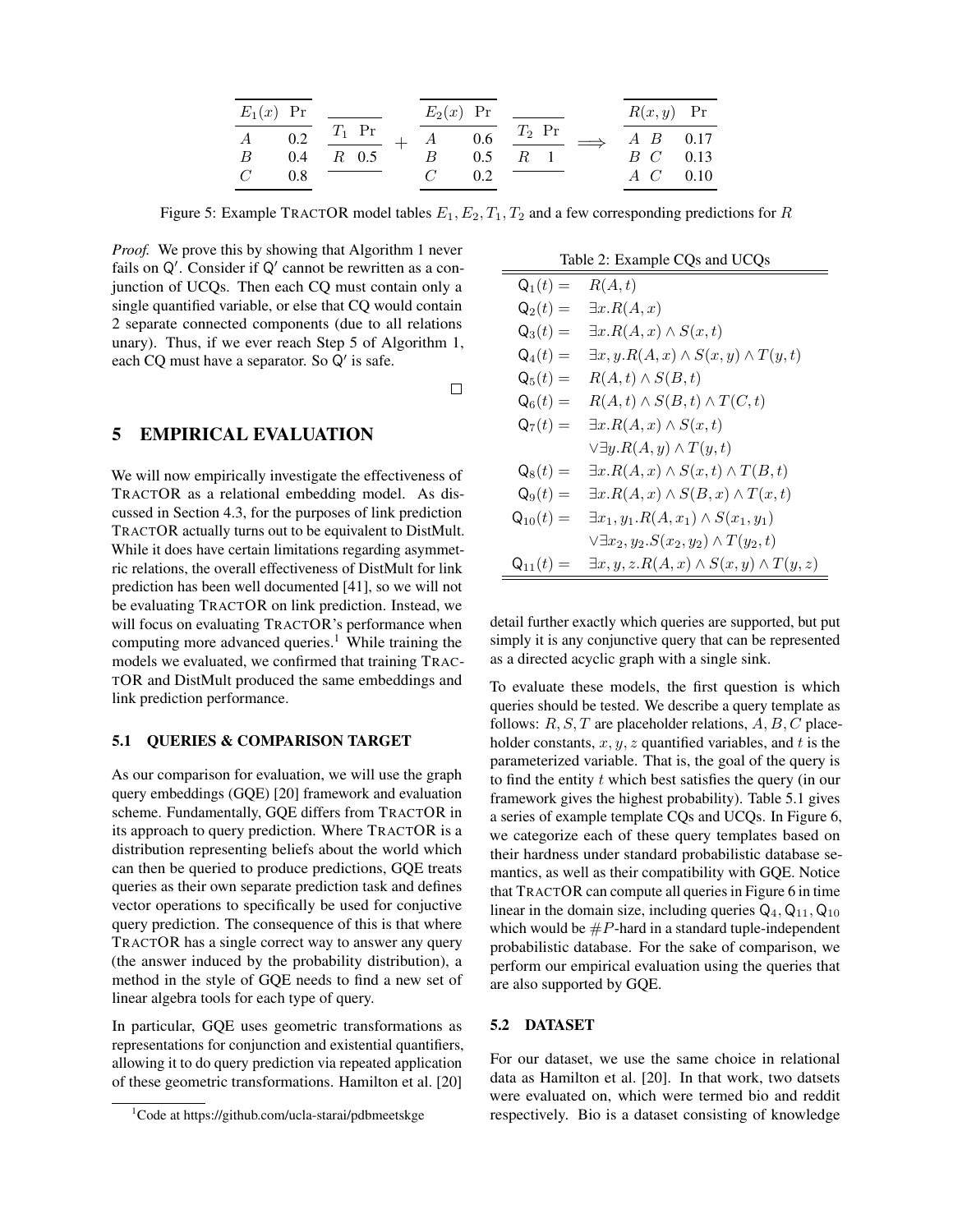

Figure 6: Categorizing different queries based on safeness and compatibility with GQE [20]. TRACTOR efficiently supports all queries in the diagram.

from public biomedical databases, consisting of nodes which correspond to drugs, diseases, proteins, side effects, and biological processes. It includes 42 different relations, and the graph in total has over 8 million edges between 97,000 entities. The reddit dataset was not made publicly available so we were unable to use it for evaluation.

### 5.2.1 GENERATING QUERIES

While the bio dataset provides our entities and relations, we need to create a dataset of conjunctive queries to evaluate on. For this, we again follow the procedures from Hamilton et al. [20]. First, we sample a 90/10 train/test split for the edges in the bio data. Then, we generate evaluation queries (along with answers) using both train and test edges from the bio dataset, but sample in such a way that each test query relies on at least one edge not present in the training data. This ensures that we can not template match queries based on the training data. For each query template we sample 10,000 queries for evaluation. For further details, including queries for which some edges are adversarially chosen, see Hamilton et al. [20].

As an example, templating on  $Q_4$  can produce:

$$
D_?\exists p_1 \exists p_2 \text{ACTIVATES}(P_3, p_2) \land \text{CATALYZES}(p_2, p_1) \land \text{TARGET}(p_1, D)
$$

where D is the drug we would like to find and  $p_1, p_2, P_3$ are proteins.

#### 5.3 EVALUATION

For each evaluation query, we ask the model being evaluated to rank the entity which answers the query in comparison to other entities which do not. We then evaluate the performance of this ranking using a ROC AUC score, as well as an average percentile rank (APR) over 1000 random negative examples.

Table 3: Overall query performance on bio dataset

| Method          | <b>AUC</b> | APR  |
|-----------------|------------|------|
| <b>Bilinear</b> | 79.2       | 78.6 |
| DistMult        | 86.7       | 87.5 |
| TransE          | 78.3       | 81.6 |
| TRACTOR+        | 75.0       | 84.5 |
| <b>TRACTOR</b>  | 82.8       | 86.3 |

### 5.3.1 Baselines and Model Variants

We evaluate two versions of our model: TRACTOR indicates a model where the unary predicate probabilities are allowed to be negative, and a bias term is added to ensure all triples have positive predicted probability. TRACTOR+ indicates a model where unary predicate probabilities are constrained to be positive via squaring.

As baselines, we consider model variants from Hamilton et al. [20] that do not include extra parameters that must be trained on queries, as our model contains no such parameters. These models are each built on an existing relational embedding model (Bilinear [30], DistMult [41], and TransE [5] respectively) used for link prediction and composition, as well as a mean vector operator used for queries. For example, for query  $Q_5$ , these baselines will make a prediction for t that satisfy  $R(a, t)$  and  $S(b, t)$ separately, and then take the mean of the resulting vectors.

### 5.3.2 Training

All model variants and baselines were trained using the max-margin approach with negative sampling [29] which has become standard for training relational embedding models [31]. Parameters were optimized using the Adam optimizer [25], with an embedding dimension of 128, a batch size of 256, and learning rate of 0.01.

#### 5.3.3 Results & Discussion

Table 3 presents AUC and APR scores for all model variants and baselines on the bio dataset. TRACTOR and TRACTOR+ both perform better than TransE and Bilinear based baselines in APR, and are competitive with the DistMult baseline. Evaluating by AUC the performance is slightly worse, but TRACTOR remains better than or comparable to all baselines. These results are very encouraging as TRACTOR is competitive despite the fact that it is representing much more than just conjunctive query prediction. TRACTOR represents a complete probability distribution: effective and efficient query prediction is simply a direct consequence.

Another interesting observation to make here is the gap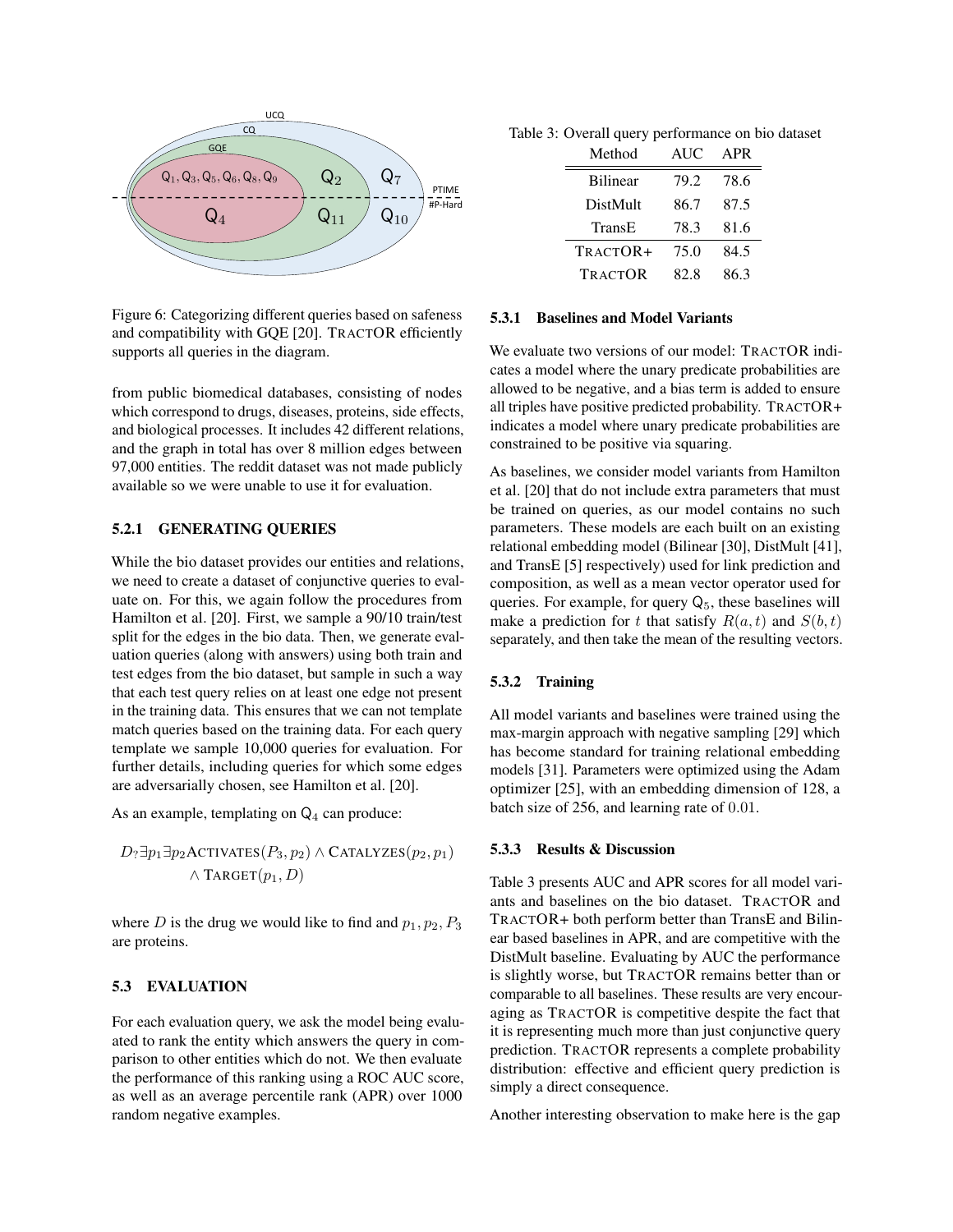between TRACTOR and TRACTOR+, where the only difference is whether the parameters are constrained to be positive. The difference in performance here essentially comes down to the difference in performance on link prediction: not being allowed to use negative values makes the model both less expressive and more difficult to train, leading to worse performance on link prediction. We did not find that increasing the number of dimensions used in the representation to make up for not having negative values helped significantly. Finding ways to improve link prediction subject to this constraint seems to be valuable for improving performance on query prediction.

## 6 DISCUSSION & RELATED WORK

Querying Relational Embeddings Previous work studying queries beyond link prediction in relational embedding models proposed to replace logical operators with geometric transformations [20], and learning new relations representing joins [26]. Our work differs from these in that we formalize an underlying probabilistic framework which defines algorithms for doing querying, rather than treating querying as a new learning task.

Symmetric Relations A limitation of the TRACTOR model which also appears in models like DistMult [41] and TransE [5] is that since head and tail entities are treated the same way, they can only represent symmetric relations. This is, of course, problematic as many relations we encounter in the wild are not. Solutions to this include assigning complex numbers for embeddings with an asymmetric scoring function [37], and keeping separate head and tail representations but using inverse relations to train them jointly [24]. Borrowing these techniques presents a straightforward way to extend TRACTOR to represent asymmetric relations.

Probabilistic Training One potential disconnect in TRACTOR is that while it is a probabilistic model, it is not trained in a probabilistic way. That is, it is trained in the standard fashion for relational embedding models using negative sampling and a max-margin loss. Other training methods for these models such as cross-entropy losses exist and can improve performance [33] while being more probabilistic in nature. In a similar vein, Tabacof and Costabello [35] empirically calibrates probabilities to be meaingful with respect to the data. An interesting open question is if TRACTOR can be trained directly using a likelihood derived from its PDB semantics.

Incomplete Knowledge Bases One of the main goals of this work is to overcome the common issue of *incomplete* knowledge. That is, what do we do when no probability at all is known for some fact. In this work, we directly incorporate machine learning models to overcome this. Another approach to this problem is to suppose a range of possibilities for our unknown probabilities, and reason over those. This is implemented via open-world probabilistic databases [8], with extensions to incorporate background information in the form of ontological knowledge [7] and summary statistics [17].

Increasing Model Complexity TRACTOR is a mixture of very simple models. While this makes for highly efficient querying, accuracy could potentially be improved by rolling more of the complexity into each individual model at the PDB level. The natural approach to this is to follow Van den Broeck and Darwiche [38] and replace our simple unary conjunction with a disjunction of conjunctions. This raises interesting theoretical and algorithmic questions with potential for improving query prediction.

Further Queries Finally, there are further question one can ask of a PDB beyond the probability of a query. For example, Gribkoff et al. [19] poses the question of which world (i.e. configuration of tuple truths) is most likely given a PDB and some constraints, while Ceylan et al. [9] studies the question of which explanations are most probable for a certain PDB query being true. Extending these problems to the realm of relational embeddings poses many interesting questions.

## Acknowledgements

We thank Yitao Liang, YooJung Choi, Pasha Khosravi, Dan Suciu, and Pasquale Minervini for helpful feedback and discussion. This work is partially supported by NSF grants #IIS-1943641, #IIS-1633857, #CCF-1837129, DARPA XAI grant #N66001-17-2-4032, and gifts from Intel and Facebook Research.

## References

- [1] Serge Abiteboul, Richard Hull, and Victor Vianu. Foundations of databases. 1995.
- [2] M. S. Bartlett. Negative probability. *Mathematical Proceedings of the Cambridge Philosophical Society*, 41(1): 71–73, 1945.
- [3] Meghyn Bienvenu. Ontology-mediated query answering: Harnessing knowledge to get more from data. In *IJCAI*, 2016.
- [4] Hendrik Blockeel and Luc De Raedt. Top-down induction of logical decision trees. 1997.
- [5] Antoine Bordes, Nicolas Usunier, Alberto García-Durán, Jason Weston, and Oksana Yakhnenko. Translating embeddings for modeling multi-relational data. In *NIPS*, 2013.
- [6] Stefan Borgwardt, Ismail Ilkan Ceylan, and Thomas Lukasiewicz. Ontology-mediated queries for probabilistic databases. In *AAAI*, 2017.